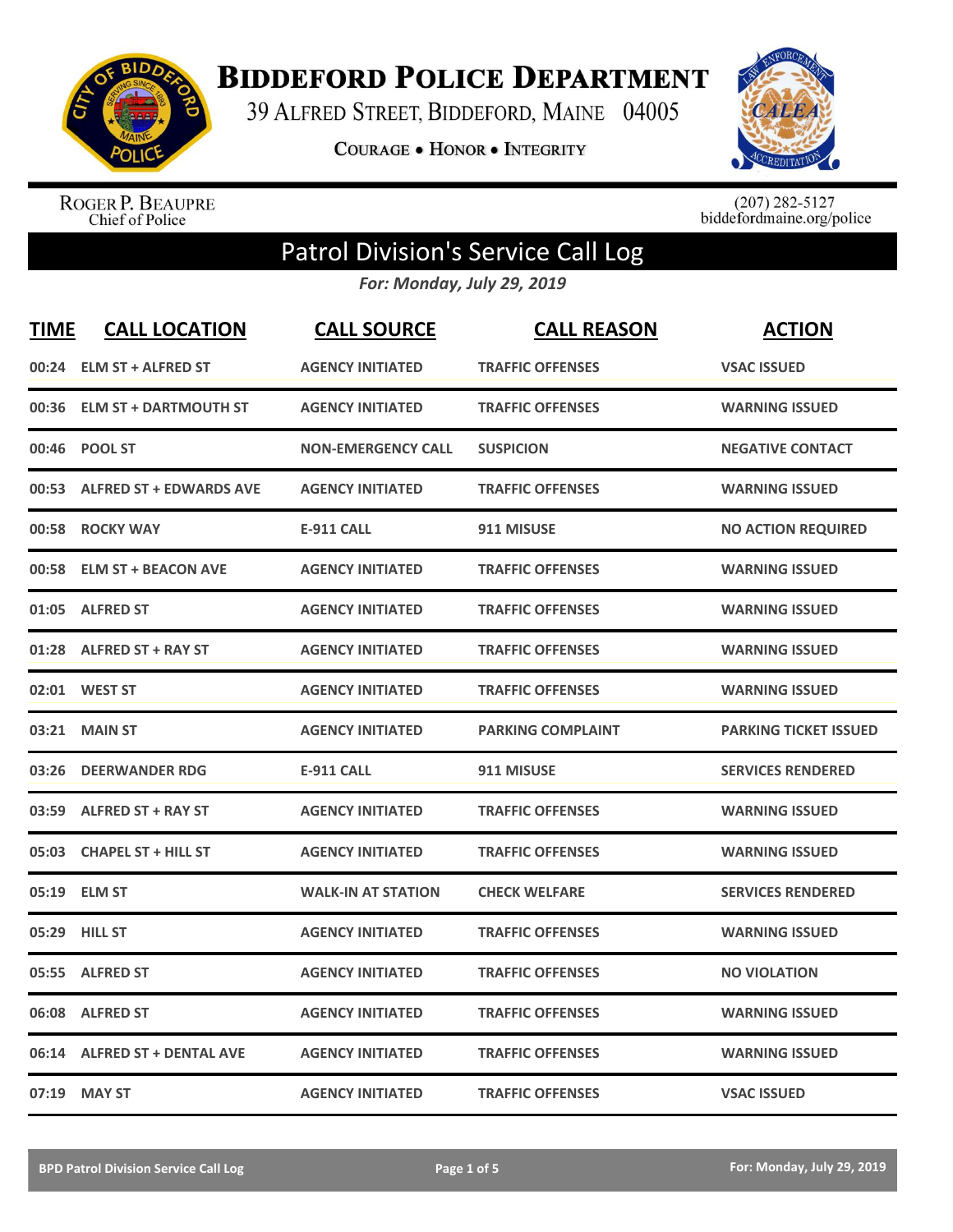| <b>TIME</b> | <b>CALL LOCATION</b>                                                                            | <b>CALL SOURCE</b>                   | <b>CALL REASON</b>                   | <b>ACTION</b>                |  |
|-------------|-------------------------------------------------------------------------------------------------|--------------------------------------|--------------------------------------|------------------------------|--|
|             | 07:29 POOL ST + MARBLEHEAD LN                                                                   | <b>AGENCY INITIATED</b>              | <b>TRAFFIC OFFENSES</b>              | <b>WARNING ISSUED</b>        |  |
|             | 08:01 MAIN ST                                                                                   | <b>E-911 CALL</b>                    | <b>911 ELEVATOR MISUSE</b>           | <b>SERVICES RENDERED</b>     |  |
|             | 08:07 ELM ST                                                                                    | <b>AGENCY INITIATED</b>              | <b>TRAFFIC OFFENSES</b>              | <b>WARNING ISSUED</b>        |  |
|             | 08:16 ELM ST                                                                                    | <b>AGENCY INITIATED</b>              | <b>TRAFFIC OFFENSES</b>              | <b>WARNING ISSUED</b>        |  |
|             | 08:22 BRIDGE RD                                                                                 | <b>RADIO</b>                         | <b>ANIMAL COMPLAINT</b>              | <b>SERVICES RENDERED</b>     |  |
|             | 08:29 ALFRED ST                                                                                 | <b>AGENCY INITIATED</b>              | <b>TRAFFIC OFFENSES</b>              | <b>VSAC ISSUED</b>           |  |
|             | 08:48 ALFRED ST                                                                                 | <b>AGENCY INITIATED</b>              | <b>TRAFFIC OFFENSES</b>              | <b>WARNING ISSUED</b>        |  |
|             | 09:00 ALFRED ST                                                                                 | <b>AGENCY INITIATED</b>              | <b>TRAFFIC OFFENSES</b>              | <b>VSAC ISSUED</b>           |  |
|             | 09:20 FOSS ST                                                                                   | <b>E-911 CALL</b>                    | 911 MISUSE                           | <b>WARNING ISSUED</b>        |  |
|             | 09:29 BOULDER WAY + ALFRED ST                                                                   | <b>AGENCY INITIATED</b>              | <b>TRAFFIC OFFENSES</b>              | <b>WARNING ISSUED</b>        |  |
|             | 09:31 ORCHARD ST                                                                                | <b>NON-EMERGENCY CALL</b>            | <b>CIVIL COMPLAINT</b>               | <b>CIVIL COMPLAINT</b>       |  |
|             | 10:24 HAZEL ST                                                                                  | <b>E-911 CALL</b>                    | 911 MISUSE                           | <b>SERVICES RENDERED</b>     |  |
|             | 10:49 WEST COLE RD                                                                              | <b>E-911 CALL</b>                    | 911 MISUSE                           | <b>FALSE ALARM</b>           |  |
|             | 11:07 ELM ST                                                                                    | <b>NON-EMERGENCY CALL</b>            | <b>FRAUD (INSUFFICIENT FUNDS)</b>    | <b>REPORT TAKEN</b>          |  |
|             | 11:20 ANDREWS RD                                                                                | <b>E-911 CALL</b>                    | 911 MISUSE                           | <b>NO ACTION REQUIRED</b>    |  |
|             | 11:23 PRECOURT ST                                                                               | <b>AGENCY INITIATED</b>              | <b>TRAFFIC OFFENSES</b>              | <b>WARNING ISSUED</b>        |  |
|             | 11:25 SULLIVAN ST                                                                               | NON-EMERGENCY CALL PARKING COMPLAINT |                                      | <b>PARKING TICKET ISSUED</b> |  |
|             | <b>11:56 MAIN ST</b>                                                                            |                                      | NON-EMERGENCY CALL PARKING COMPLAINT | <b>PARKING TICKET ISSUED</b> |  |
|             | 12:04 WASHINGTON ST + JEFFERSON S RADIO                                                         |                                      | <b>LIQUOR LAW VIOLATION</b>          | <b>CITATION ISSUED</b>       |  |
|             | OFFENDER: DENISE MONICA RUEL  AGE: 51  RESIDENT OF: BIDDEFORD, ME<br>CHARGE: DRINKING IN PUBLIC |                                      |                                      |                              |  |
|             | <b>12:41 HILL ST</b>                                                                            | <b>WALK-IN AT STATION</b>            | <b>INTEL</b>                         | <b>SERVICES RENDERED</b>     |  |
|             | 12:45 PIERSONS LN                                                                               | <b>NON-EMERGENCY CALL</b>            | <b>PARKING COMPLAINT</b>             | <b>SERVICES RENDERED</b>     |  |
|             | 12:49 ALFRED ST                                                                                 | <b>AGENCY INITIATED</b>              | <b>TRAFFIC OFFENSES</b>              | <b>VSAC ISSUED</b>           |  |
|             | <b>12:51 MAIN ST</b>                                                                            | <b>NON-EMERGENCY CALL</b>            | <b>SUSPICION</b>                     | <b>GONE ON ARRIVAL</b>       |  |
|             | 13:08 SOUTH ST                                                                                  | <b>AGENCY INITIATED</b>              | <b>TRAFFIC OFFENSES</b>              | <b>WARNING ISSUED</b>        |  |
|             | 13:13 SOUTH ST                                                                                  | <b>AGENCY INITIATED</b>              | <b>TRAFFIC OFFENSES</b>              | <b>WARNING ISSUED</b>        |  |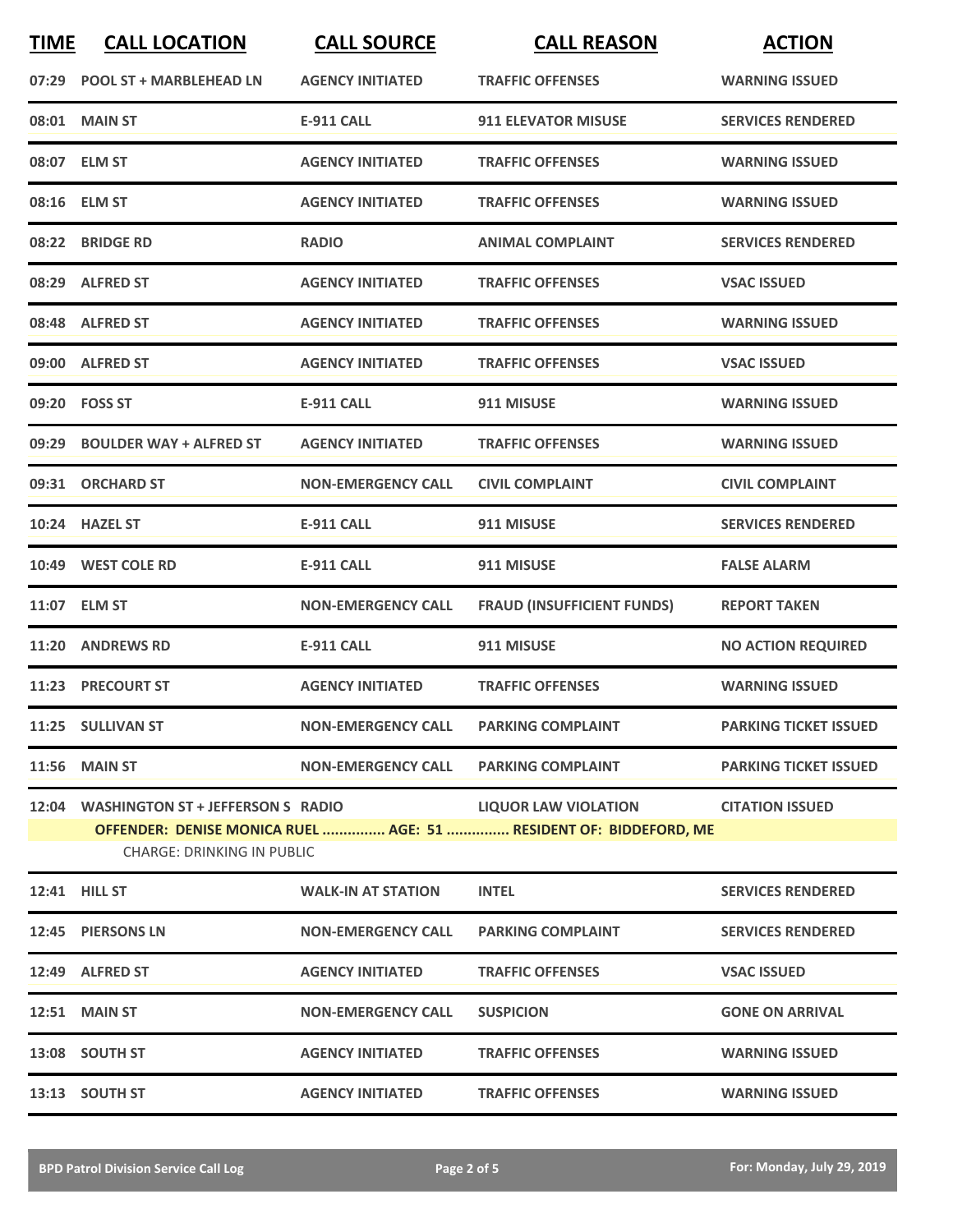| <b>TIME</b> | <b>CALL LOCATION</b>           | <b>CALL SOURCE</b>        | <b>CALL REASON</b>            | <b>ACTION</b>            |
|-------------|--------------------------------|---------------------------|-------------------------------|--------------------------|
|             | 13:22 SOUTH ST                 | <b>AGENCY INITIATED</b>   | <b>TRAFFIC OFFENSES</b>       | <b>WARNING ISSUED</b>    |
|             | 13:25 LESTER B ORCUTT BLVD     | <b>AGENCY INITIATED</b>   | <b>TRAFFIC OFFENSES</b>       | <b>WARNING ISSUED</b>    |
|             | 13:32 SOUTH ST                 | <b>AGENCY INITIATED</b>   | <b>TRAFFIC OFFENSES</b>       | <b>WARNING ISSUED</b>    |
|             | 13:37 JEFFERSON ST + ADAMS ST  | <b>NON-EMERGENCY CALL</b> | <b>TRESPASSING</b>            | <b>NO VIOLATION</b>      |
|             | 13:38 SOUTH ST                 | <b>AGENCY INITIATED</b>   | <b>TRAFFIC OFFENSES</b>       | <b>VSAC ISSUED</b>       |
|             | 13:44 JEFFERSON ST             | <b>AGENCY INITIATED</b>   | <b>TRAFFIC OFFENSES</b>       | <b>VSAC ISSUED</b>       |
|             | 13:50 SOUTH ST                 | <b>AGENCY INITIATED</b>   | <b>TRAFFIC OFFENSES</b>       | <b>VSAC ISSUED</b>       |
|             | 14:02 ELM ST                   | <b>AGENCY INITIATED</b>   | <b>TRAFFIC OFFENSES</b>       | <b>VSAC ISSUED</b>       |
|             | 14:02 POOL ST                  | <b>NON-EMERGENCY CALL</b> | <b>DRUG TAKE BACK</b>         | <b>SERVICES RENDERED</b> |
|             | 14:11 FOSS ST + BACON ST       | <b>NON-EMERGENCY CALL</b> | <b>PARKING COMPLAINT</b>      | <b>GONE ON ARRIVAL</b>   |
|             | 14:18 SOUTH ST                 | <b>AGENCY INITIATED</b>   | <b>TRAFFIC OFFENSES</b>       | <b>WARNING ISSUED</b>    |
|             | 14:20 WEST ST                  | <b>AGENCY INITIATED</b>   | <b>TRAFFIC OFFENSES</b>       | <b>VSAC ISSUED</b>       |
|             | 14:23 SOUTH ST                 | <b>AGENCY INITIATED</b>   | <b>TRAFFIC OFFENSES</b>       | <b>VSAC ISSUED</b>       |
|             | 14:25 ALFRED ST                | <b>RADIO</b>              | <b>TRESPASSING</b>            | <b>REPORT TAKEN</b>      |
|             | 14:32 SOUTH ST                 | <b>AGENCY INITIATED</b>   | <b>TRAFFIC OFFENSES</b>       | <b>WARNING ISSUED</b>    |
|             | 14:46 ALFRED ST                | <b>NON-EMERGENCY CALL</b> | <b>COURT ORDERED CHECK IN</b> | <b>SERVICES RENDERED</b> |
|             | 14:46 SOUTH ST + OLD HOLLIS RD | <b>AGENCY INITIATED</b>   | <b>TRAFFIC OFFENSES</b>       | <b>WARNING ISSUED</b>    |
|             | 14:51 SOUTH ST                 | <b>AGENCY INITIATED</b>   | <b>TRAFFIC OFFENSES</b>       | <b>WARNING ISSUED</b>    |
|             | <b>14:52 YORK ST</b>           | <b>AGENCY INITIATED</b>   | <b>SUSPICION</b>              | <b>REPORT TAKEN</b>      |
|             | 15:01 SOUTH ST                 | <b>AGENCY INITIATED</b>   | <b>TRAFFIC OFFENSES</b>       | <b>WARNING ISSUED</b>    |
|             | 15:07 SOUTH ST                 | <b>AGENCY INITIATED</b>   | <b>TRAFFIC OFFENSES</b>       | <b>WARNING ISSUED</b>    |
|             | 15:14 SOUTH ST                 | <b>AGENCY INITIATED</b>   | <b>TRAFFIC OFFENSES</b>       | <b>WARNING ISSUED</b>    |
|             | 15:19 SOUTH ST                 | <b>AGENCY INITIATED</b>   | <b>TRAFFIC OFFENSES</b>       | <b>WARNING ISSUED</b>    |
|             | 15:21 STATE ST                 | <b>AGENCY INITIATED</b>   | <b>WARRANT ARREST</b>         | <b>NEGATIVE CONTACT</b>  |
|             | 15:24 SOUTH ST                 | <b>AGENCY INITIATED</b>   | <b>TRAFFIC OFFENSES</b>       | <b>WARNING ISSUED</b>    |
|             | 15:30 SUMMER ST                | <b>WALK-IN AT STATION</b> | <b>PAPERWORK</b>              | <b>SERVICES RENDERED</b> |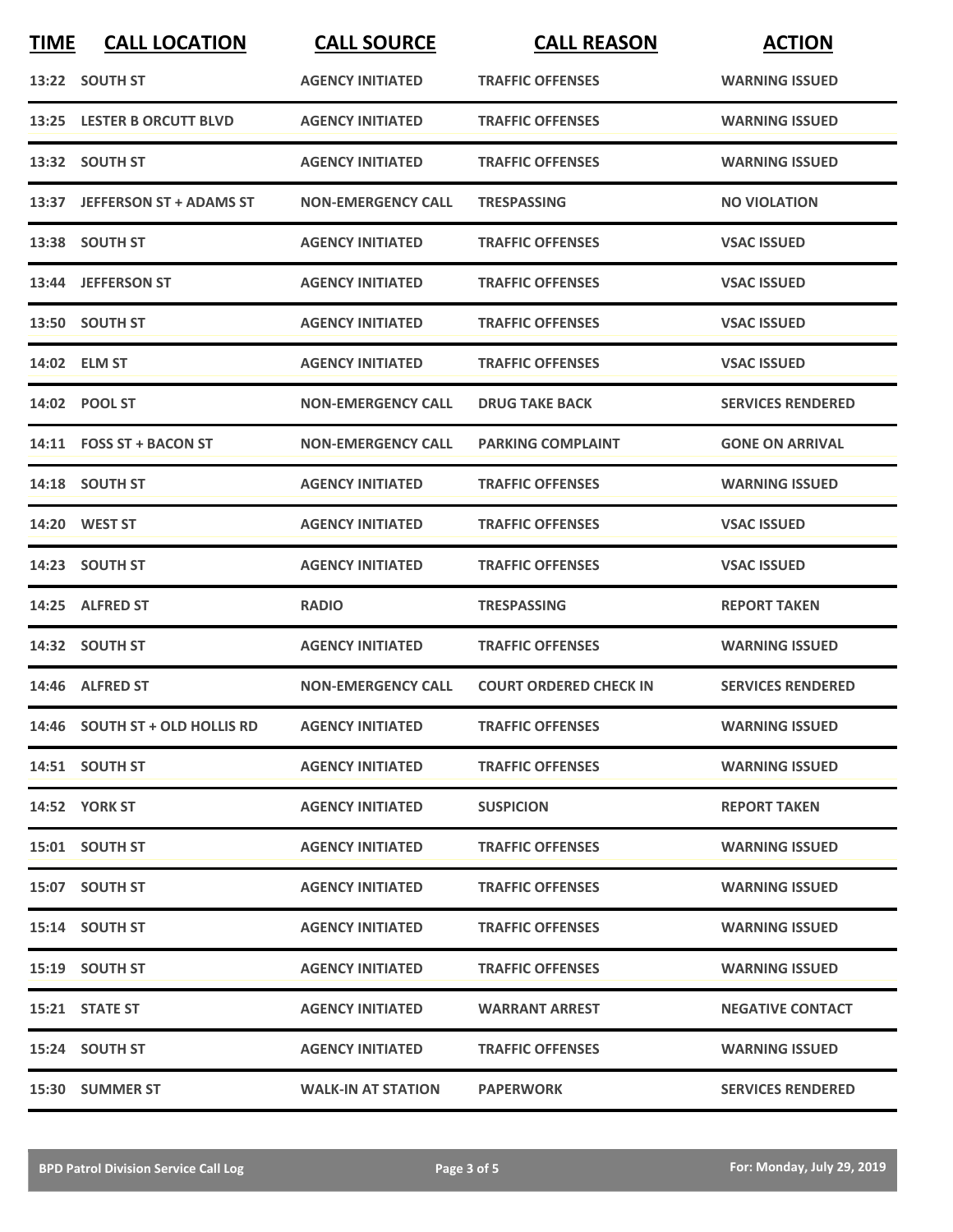| <b>TIME</b> | <b>CALL LOCATION</b>                                                                                                                                                                                                      | <b>CALL SOURCE</b>                                                                 | <b>CALL REASON</b>                                                                                                                                     | <b>ACTION</b>             |
|-------------|---------------------------------------------------------------------------------------------------------------------------------------------------------------------------------------------------------------------------|------------------------------------------------------------------------------------|--------------------------------------------------------------------------------------------------------------------------------------------------------|---------------------------|
|             | 15:32 MAIN ST                                                                                                                                                                                                             | <b>AGENCY INITIATED</b>                                                            | <b>TRAFFIC OFFENSES</b>                                                                                                                                | <b>WARNING ISSUED</b>     |
|             | 15:37 GEORGE ST                                                                                                                                                                                                           | <b>AGENCY INITIATED</b>                                                            | <b>WARRANT ARREST</b>                                                                                                                                  | <b>NEGATIVE CONTACT</b>   |
|             | <b>15:38 WASHINGTON ST</b>                                                                                                                                                                                                | <b>NON-EMERGENCY CALL</b>                                                          | <b>DRUNKENNESS</b>                                                                                                                                     | <b>SERVICES RENDERED</b>  |
|             | 15:47 WEST ST + BALD AVE                                                                                                                                                                                                  | <b>AGENCY INITIATED</b>                                                            | <b>TRAFFIC OFFENSES</b>                                                                                                                                | <b>VSAC ISSUED</b>        |
|             | 15:56 GRANITE ST<br><b>CHARGE: ASSAULT</b>                                                                                                                                                                                | <b>E-911 CALL</b>                                                                  | <b>FIGHTS</b><br>OFFENDER: AMBER JADE DAY  AGE: 19  RESIDENT OF: SANFORD, ME<br>OFFENDER: NATASHA ROSE HASSAPELIS  AGE: 18  RESIDENT OF: BIDDEFORD, ME | <b>CITATION ISSUED</b>    |
|             | <b>CHARGE: ASSAULT</b>                                                                                                                                                                                                    |                                                                                    |                                                                                                                                                        |                           |
|             | <b>16:00 BOULDER WAY</b>                                                                                                                                                                                                  | <b>E-911 CALL</b>                                                                  | 911 MISUSE                                                                                                                                             | <b>NO ACTION REQUIRED</b> |
|             | <b>ARREST(S) MADE</b><br>16:02 BIRCH ST<br><b>NON-EMERGENCY CALL</b><br><b>DOMESTIC COMPLAINTS</b><br>OFFENDER: LILLIAN SARAH SLAUSON  AGE: 20  RESIDENT OF: RUMFORD, ME<br><b>CHARGE: VIOLATING CONDITION OF RELEASE</b> |                                                                                    |                                                                                                                                                        |                           |
|             | 16:16 SOUTH ST + WESTERN AVE                                                                                                                                                                                              | E-911 CALL                                                                         | 911 MISUSE                                                                                                                                             | <b>NO ACTION REQUIRED</b> |
|             | 16:24 COTTAGE ST + HILL ST                                                                                                                                                                                                | <b>AGENCY INITIATED</b>                                                            | <b>TRAFFIC OFFENSES</b>                                                                                                                                | <b>VSAC ISSUED</b>        |
|             | 16:32 MAY ST                                                                                                                                                                                                              | <b>E-911 CALL</b>                                                                  | 911 MISUSE                                                                                                                                             | <b>NO VIOLATION</b>       |
|             | 16:47 HILL ST + RAYMOND ST                                                                                                                                                                                                | <b>AGENCY INITIATED</b>                                                            | <b>TRAFFIC OFFENSES</b>                                                                                                                                | <b>VSAC ISSUED</b>        |
|             | <b>16:50 MAIN ST</b>                                                                                                                                                                                                      | <b>NON-EMERGENCY CALL</b>                                                          | <b>ASSAULT</b>                                                                                                                                         | <b>REPORT TAKEN</b>       |
|             | 16:51 MAIN ST                                                                                                                                                                                                             | <b>NON-EMERGENCY CALL</b>                                                          | <b>LIQUOR LAW VIOLATION</b>                                                                                                                            | <b>UNFOUNDED</b>          |
|             | <b>16:51 WEST ST</b>                                                                                                                                                                                                      | <b>NON-EMERGENCY CALL</b>                                                          | <b>HARASSMENT</b>                                                                                                                                      | <b>REPORT TAKEN</b>       |
|             | <b>17:26 MAIN ST</b>                                                                                                                                                                                                      | <b>NON-EMERGENCY CALL</b>                                                          | <b>CIVIL COMPLAINT</b>                                                                                                                                 | <b>CIVIL COMPLAINT</b>    |
|             | 17:31 BIDDEFORD GATEWAY CTR                                                                                                                                                                                               | NON-EMERGENCY CALL SHOPLIFTING<br>CHARGE: THEFT BY UNAUTHORIZED TAKING OR TRANSFER | OFFENDER: DAVID ROBERT STEUER  AGE: 47  RESIDENT OF: CUMBERLAND FORESIDE, ME                                                                           | <b>CITATION ISSUED</b>    |
|             | 17:32 FOSS ST                                                                                                                                                                                                             | E-911 CALL                                                                         | <b>ASSAULT</b>                                                                                                                                         | <b>REPORT TAKEN</b>       |
|             | 17:46 ALFRED ST                                                                                                                                                                                                           | <b>NON-EMERGENCY CALL</b>                                                          | <b>ARTICLES LOST/FOUND</b>                                                                                                                             | <b>SERVICES RENDERED</b>  |
|             | 17:56 ALFRED ST                                                                                                                                                                                                           | <b>NON-EMERGENCY CALL</b>                                                          | <b>COURT ORDERED CHECK IN</b>                                                                                                                          | <b>CALL TRANSFERRED</b>   |
|             | 18:12 PARKVIEW CT                                                                                                                                                                                                         | E-911 CALL                                                                         | <b>ALARM - COMMERCIAL FIRE</b>                                                                                                                         | <b>FALSE ALARM</b>        |
|             | 18:14 FOSS ST                                                                                                                                                                                                             | <b>NON-EMERGENCY CALL</b>                                                          | <b>WARRANT ARREST</b>                                                                                                                                  | <b>UNABLE TO LOCATE</b>   |
|             | 18:40 WEST ST                                                                                                                                                                                                             | <b>NON-EMERGENCY CALL</b>                                                          | <b>HARASSMENT</b>                                                                                                                                      | <b>SERVICES RENDERED</b>  |